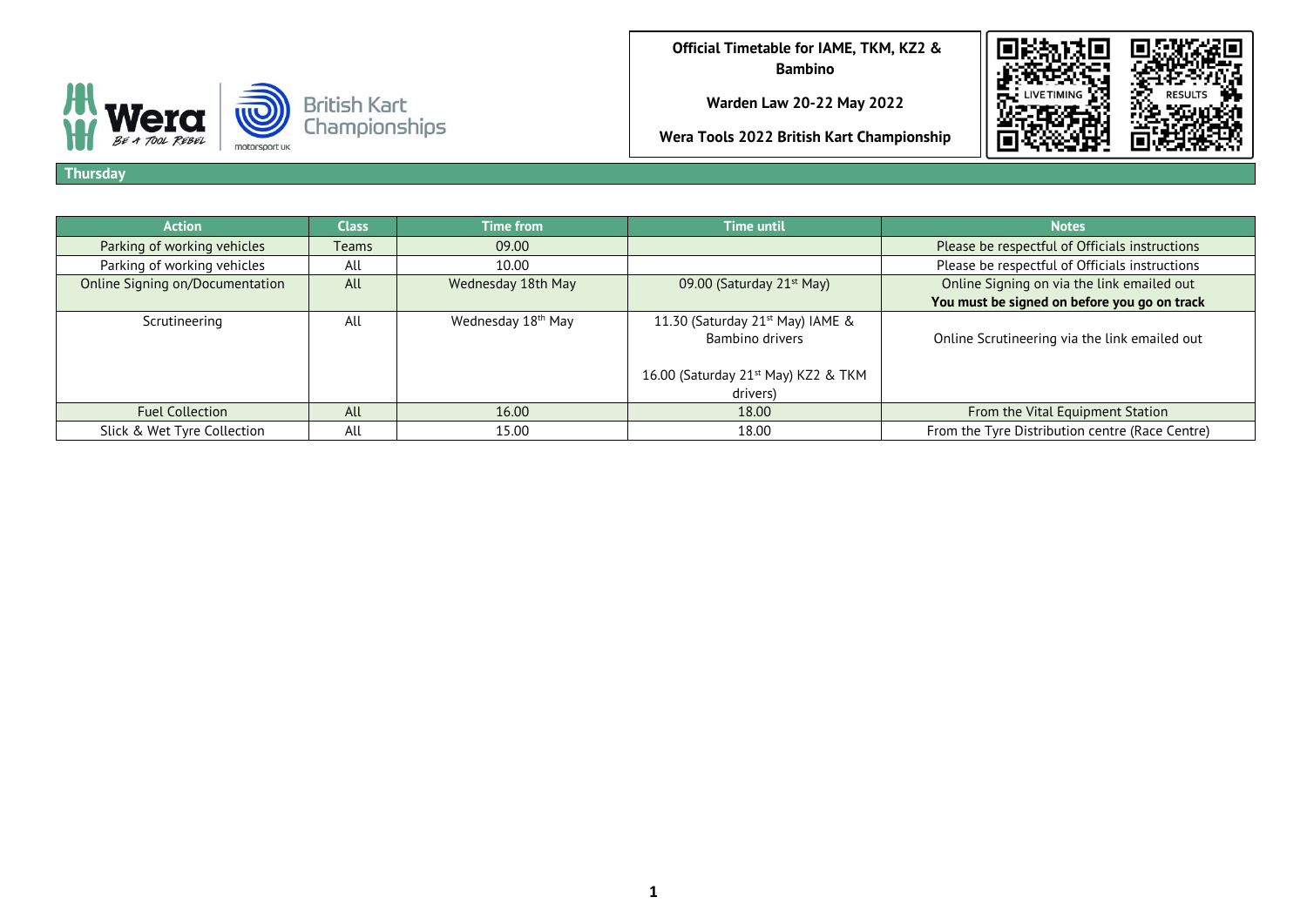

**Warden Law 20-22 May 2022**

**Wera Tools 2022 British Kart Championship**



**Friday**

| <b>Action</b>                   | <b>Class</b>      | <b>Time from</b>   | <b>Time until</b>                               | <b>Notes</b>                                              |
|---------------------------------|-------------------|--------------------|-------------------------------------------------|-----------------------------------------------------------|
| Parking of working vehicles     | All               | 07.00              |                                                 | Please be respectful of Officials instructions            |
| Online Signing on/Documentation | All               | Wednesday 18th May | 09.00 (Saturday 21 <sup>st</sup> May)           | Online Signing on via the link emailed out                |
|                                 |                   |                    |                                                 | You must be signed on before you go on track              |
| Scrutineering                   | All               | Wednesday 18th May | 11.30 (Saturday 21 <sup>st</sup> May) IAME &    |                                                           |
|                                 |                   |                    | Bambino drivers                                 | Online Scrutineering via the link emailed out             |
|                                 |                   |                    |                                                 |                                                           |
|                                 |                   |                    | 16.00 (Saturday 21 <sup>st</sup> May) KZ2 & TKM |                                                           |
|                                 |                   |                    | drivers)                                        |                                                           |
| Drivers Briefing                | <b>IAME Cadet</b> | 08.15              |                                                 | Held in the Race Centre - attendance is mandatory.        |
| Drivers Briefing                | Junior X30        | 08.30              |                                                 | Held in the Race Centre - attendance is mandatory.        |
| Drivers Briefing                | Senior X30        | 08.45              |                                                 | Held in the Race Centre - attendance is mandatory.        |
| Drivers Briefing                | Bambino           | 09.00              |                                                 | Held in the Race Centre - attendance is mandatory.        |
| <b>Fuel Collection</b>          | All               | 08.00              | 11.00                                           |                                                           |
|                                 |                   | 12.00              | 15.00                                           | From the Vital Equipment Station                          |
|                                 |                   | 16.00              | 17.30                                           |                                                           |
| Slick & Wet Tyre Collection     | All               | 08.00              | 10.00                                           | From the Tyre Distribution centre                         |
| <b>Transponder Allocation</b>   | All               | 10.00              |                                                 | From the Race Centre If your transponder is not fitted or |
|                                 |                   |                    |                                                 | working correctly, you will be given a technical flag and |
|                                 |                   |                    |                                                 | you may be reported to the Stewards.                      |
| Slick & Wet Tyre Collection     | KZ2 & TKM         | 16.30              | 17.30                                           | From the Tyre Distribution centre                         |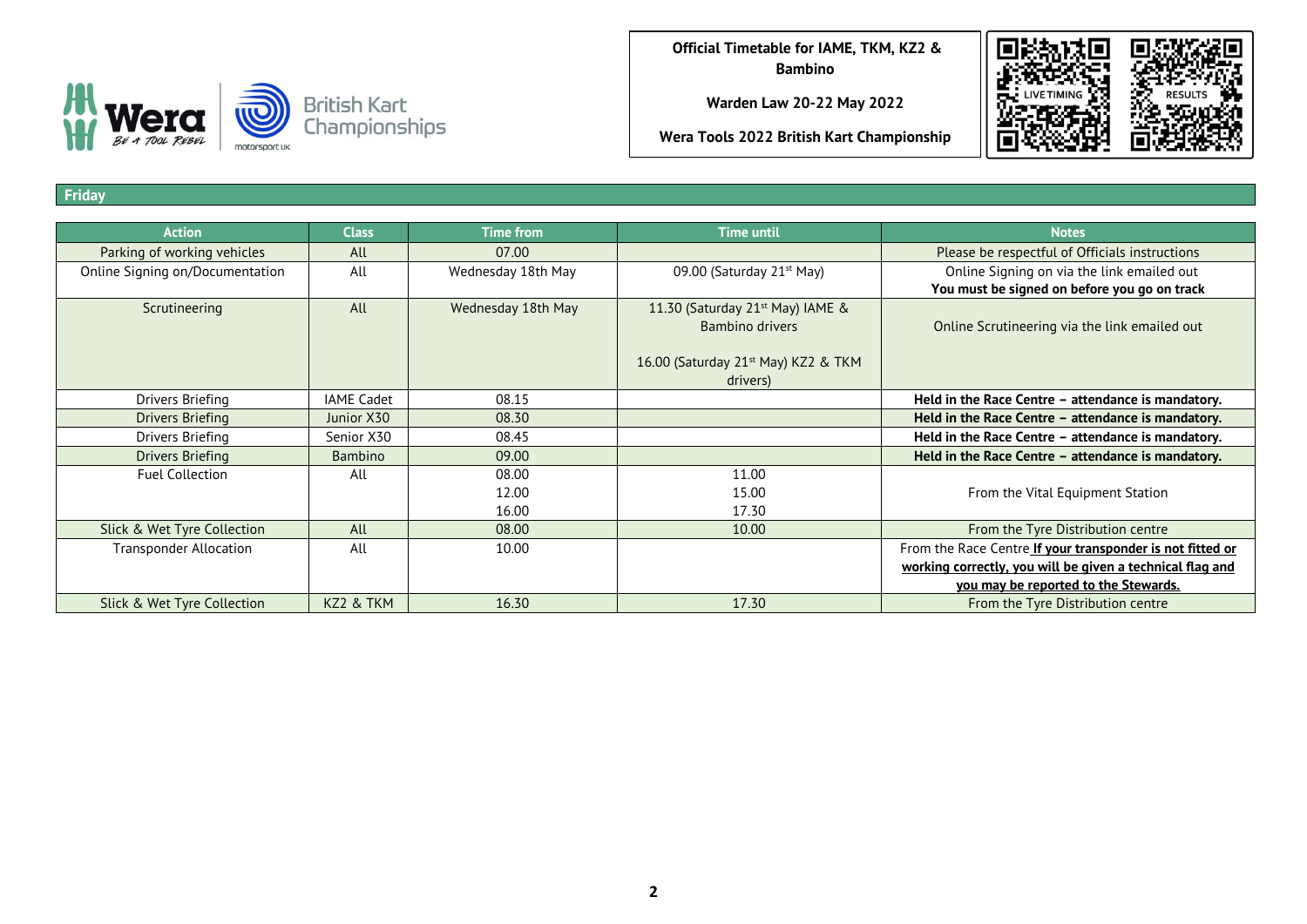TOOL REBEL motorsport uk **Official Timetable for IAME, TKM, KZ2 & Bambino**

**Warden Law 20-22 May 2022**



| <b>Practice</b>     | <b>Class</b>                                                                                                                                                                              | <b>Group</b> | <b>Start time</b> | <b>Notes</b>              |  |  |  |  |  |  |
|---------------------|-------------------------------------------------------------------------------------------------------------------------------------------------------------------------------------------|--------------|-------------------|---------------------------|--|--|--|--|--|--|
| Practice 1          | <b>IAME Cadet</b>                                                                                                                                                                         | All          | 09.30             | Duration 8 minutes        |  |  |  |  |  |  |
| Practice 1          | Junior X30                                                                                                                                                                                | $11 - 37$    | 09.40             | Duration 8 minutes        |  |  |  |  |  |  |
| Practice 1          | Junior X30                                                                                                                                                                                | $39 - 99$    | 09.50             | Duration 8 minutes        |  |  |  |  |  |  |
| Practice 1          | Senior X30                                                                                                                                                                                | All          | 10.00             | Duration 8 minutes        |  |  |  |  |  |  |
| Practice 2          | Bambino                                                                                                                                                                                   | All          | 10.10             | Duration 8 minutes        |  |  |  |  |  |  |
| Practice 2          | Junior TKM                                                                                                                                                                                | All          | 10.20             | Duration 8 minutes        |  |  |  |  |  |  |
| Practice 2          | <b>TKM Extreme</b>                                                                                                                                                                        | All          | 10.30             | Duration 8 minutes        |  |  |  |  |  |  |
| Practice 2          | <b>IAME Cadet</b>                                                                                                                                                                         | All          | 10.40             | Duration 8 minutes        |  |  |  |  |  |  |
| Practice 2          | Junior X30                                                                                                                                                                                | $11 - 37$    | 10.50             | Duration 8 minutes        |  |  |  |  |  |  |
| Practice 2          | Junior X30                                                                                                                                                                                | $39 - 99$    | 11.00             | Duration 8 minutes        |  |  |  |  |  |  |
| Practice 2          | Senior X30                                                                                                                                                                                | All          | 11.10             | Duration 8 minutes        |  |  |  |  |  |  |
| Practice 2          | Bambino                                                                                                                                                                                   | All          | 11.20             | Duration 8 minutes        |  |  |  |  |  |  |
| Practice 2          | <b>Junior TKM</b>                                                                                                                                                                         | All          | 11.30             | <b>Duration 8 minutes</b> |  |  |  |  |  |  |
| Practice 2          | <b>TKM Extreme</b>                                                                                                                                                                        | All          | 11.40             | Duration 8 minutes        |  |  |  |  |  |  |
|                     | Transponders must be fitted from Practice 3 onwards - If your transponder is not fitted or working correctly, you will be given a technical flag and you may be reported to the Stewards. |              |                   |                           |  |  |  |  |  |  |
| Practice 3          | <b>IAME Cadet</b>                                                                                                                                                                         | All          | 11.50             | Duration 8 minutes        |  |  |  |  |  |  |
| Practice 3          | Junior X30                                                                                                                                                                                | $11 - 37$    | 12.00             | Duration 8 minutes        |  |  |  |  |  |  |
| Practice 3          | Junior X30                                                                                                                                                                                | $39 - 99$    | 12.10             | Duration 8 minutes        |  |  |  |  |  |  |
| Practice 3          | Senior X30                                                                                                                                                                                | All          | 12.20             | <b>Duration 8 minutes</b> |  |  |  |  |  |  |
| Practice 3          | Bambino                                                                                                                                                                                   | All          | 12.30             | Duration 8 minutes        |  |  |  |  |  |  |
| Practice 3          | <b>Junior TKM</b>                                                                                                                                                                         | All          | 12.40             | Duration 8 minutes        |  |  |  |  |  |  |
| Practice 3          | <b>TKM Extreme</b>                                                                                                                                                                        | All          | 12.50             | Duration 8 minutes        |  |  |  |  |  |  |
| Break 13.00 - 13.30 |                                                                                                                                                                                           |              |                   |                           |  |  |  |  |  |  |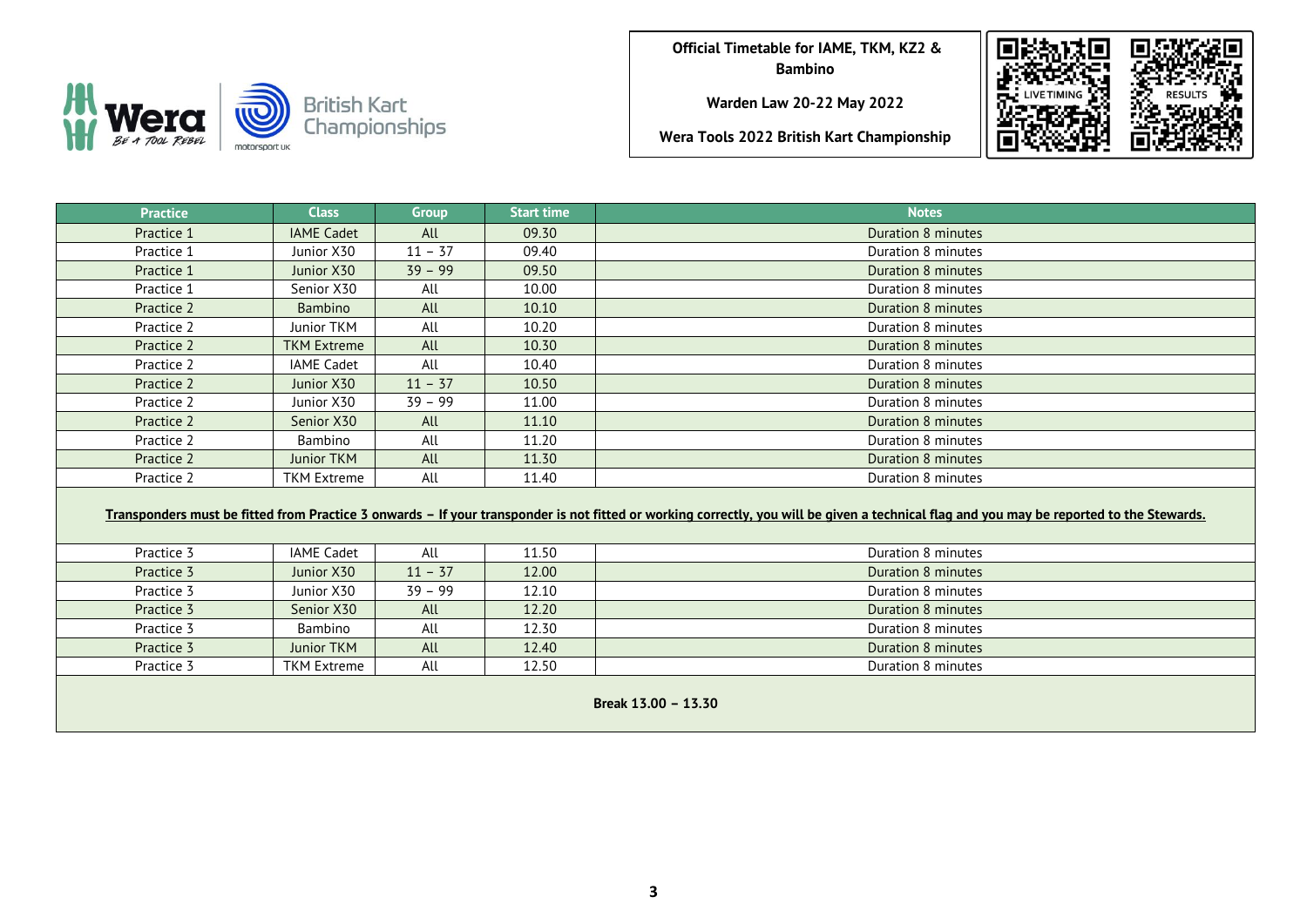

**Warden Law 20-22 May 2022**



| <b>Practice</b> | <b>Class</b>       | <b>Group</b> | <b>Start time</b> | <b>Notes</b>              |
|-----------------|--------------------|--------------|-------------------|---------------------------|
| Practice 4      | <b>IAME Cadet</b>  | All          | 13.30             | <b>Duration 8 minutes</b> |
| Practice 4      | Junior X30         | $11 - 37$    | 13.40             | Duration 8 minutes        |
| Practice 4      | Junior X30         | $39 - 99$    | 13.50             | Duration 8 minutes        |
| Practice 4      | Senior X30         | All          | 14.00             | Duration 8 minutes        |
| Practice 4      | Bambino            | All          | 14.10             | Duration 8 minutes        |
| Practice 4      | Junior TKM         | All          | 14.20             | Duration 8 minutes        |
| Practice 4      | <b>TKM Extreme</b> | All          | 14.30             | Duration 8 minutes        |
| Practice 5      | <b>IAME Cadet</b>  | All          | 14.40             | Duration 8 minutes        |
| Practice 5      | Junior X30         | $11 - 37$    | 14.50             | Duration 8 minutes        |
| Practice 5      | Junior X30         | $39 - 99$    | 15.00             | Duration 8 minutes        |
| Practice 5      | Senior X30         | All          | 15.10             | Duration 8 minutes        |
| Practice 5      | Bambino            | All          | 15.20             | Duration 8 minutes        |
| Practice 5      | <b>Junior TKM</b>  | All          | 15.30             | Duration 8 minutes        |
| Practice 5      | TKM Extreme        | All          | 15.40             | Duration 8 minutes        |
| Practice 6      | <b>IAME Cadet</b>  | All          | 15.50             | Duration 8 minutes        |
| Practice 6      | Junior X30         | $11 - 37$    | 16.00             | Duration 8 minutes        |
| Practice 6      | Junior X30         | $39 - 99$    | 16.10             | Duration 8 minutes        |
| Practice 6      | Senior X30         | All          | 16.20             | Duration 8 minutes        |
| Practice 6      | Bambino            | All          | 16.30             | Duration 8 minutes        |
| Practice 6      | Junior TKM         | All          | 16.40             | Duration 8 minutes        |
| Practice 6      | <b>TKM Extreme</b> | All          | 16.50             | <b>Duration 8 minutes</b> |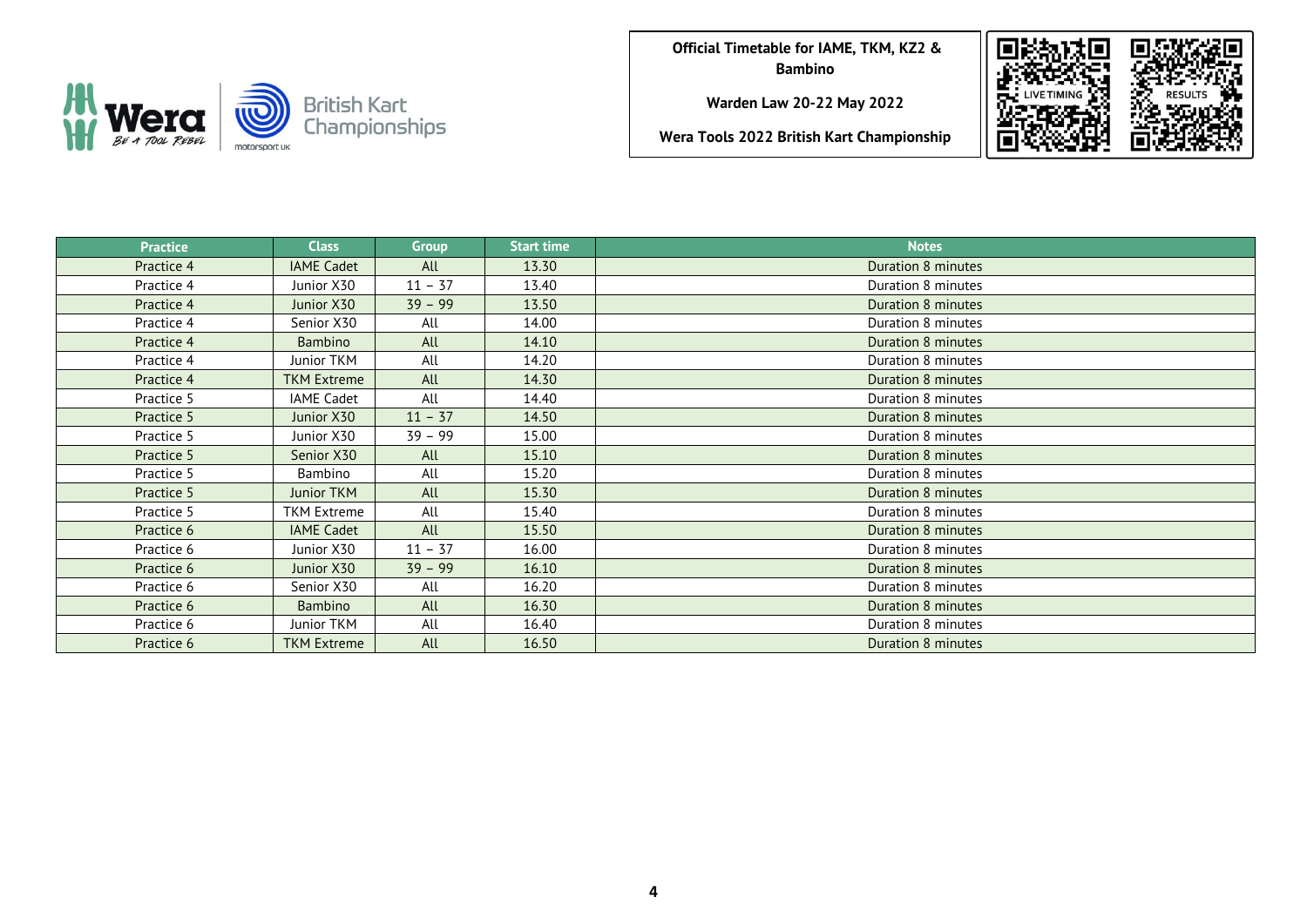

**Warden Law 20-22 May 2022**

**Wera Tools 2022 British Kart Championship**



**Saturday**

| <b>Action</b>                             | <b>Class</b>       | <b>Time from</b> | <b>Time until</b> | <b>Notes</b>                                                         |
|-------------------------------------------|--------------------|------------------|-------------------|----------------------------------------------------------------------|
| Parking of working Vehicles               | All                | 07.00            |                   | Please be respectful of Officials instructions                       |
| <b>Fuel Collection</b>                    | All                | 08.00            | 11.00             | From the Vital Equipment Station                                     |
|                                           |                    | 12.00            | 15.00             |                                                                      |
| Drivers Briefing                          | <b>Junior TKM</b>  | 08.00            |                   | Held in the Race Centre - attendance is mandatory.                   |
| Drivers Briefing                          | <b>TKM Extreme</b> | 08.15            |                   | Held in the Race Centre - attendance is mandatory.                   |
| <b>Drivers Briefing</b>                   | KZ <sub>2</sub>    | 08.30            |                   |                                                                      |
| <b>Tyre Collection Times</b>              | KZ <sub>2</sub>    | 08:00            | 09.00             | Only for KZ2 & Drivers not attending Friday Practice                 |
| <b>Manual Scrutineering</b>               | Bambino &          | 08.00            | 09.00             | In the Scrutineering Bay                                             |
|                                           | <b>Junior TKM</b>  |                  |                   |                                                                      |
| IAME Cadet Engine sealing times           | <b>IAME Cadet</b>  | 09.00            | 11.00             | In the Scrutineering Bay                                             |
| Junior & Extreme TKM Engine sealing times | Junior TKM &       | 13.00            | 15.00             | In the Scrutineering Bay                                             |
|                                           | <b>TKM Extreme</b> |                  |                   |                                                                      |
| <b>Transponder Collection</b>             | KZ2                | 09.00            |                   | Transponders must be fitted before practice commences and at all     |
|                                           |                    |                  |                   | times throughout the event. - If your transponder is not fitted or   |
|                                           |                    |                  |                   | working correctly, you will be given a technical flag and you may be |
|                                           |                    |                  |                   | reported to the Stewards.                                            |
| Media Photos                              | <b>Bambino</b>     | 10.00            | 10.30             | <b>Warden Law Reception</b>                                          |

| <b>Practice</b> | <b>Class</b>       | Group     | <b>Start time</b> | <b>Notes</b>       |
|-----------------|--------------------|-----------|-------------------|--------------------|
| Practice 7      | <b>IAME Cadet</b>  | All       | 09.00             | Duration 8 minutes |
| Practice 7      | Junior X30         | $11 - 37$ | 09.10             | Duration 8 minutes |
| Practice 7      | Junior X30         | $39 - 99$ | 09.20             | Duration 8 minutes |
| Practice 7      | Senior X30         | All       | 09.30             | Duration 8 minutes |
| Practice 7      | <b>Bambino</b>     | All       | 09.40             | Duration 8 minutes |
| Practice 7      | Junior TKM         | All       | 09.50             | Duration 8 minutes |
| Practice 7      | <b>TKM Extreme</b> | All       | 10.00             | Duration 8 minutes |
| Practice 1      | KZ <sub>2</sub>    | All       | 10.10             | Duration 8 minutes |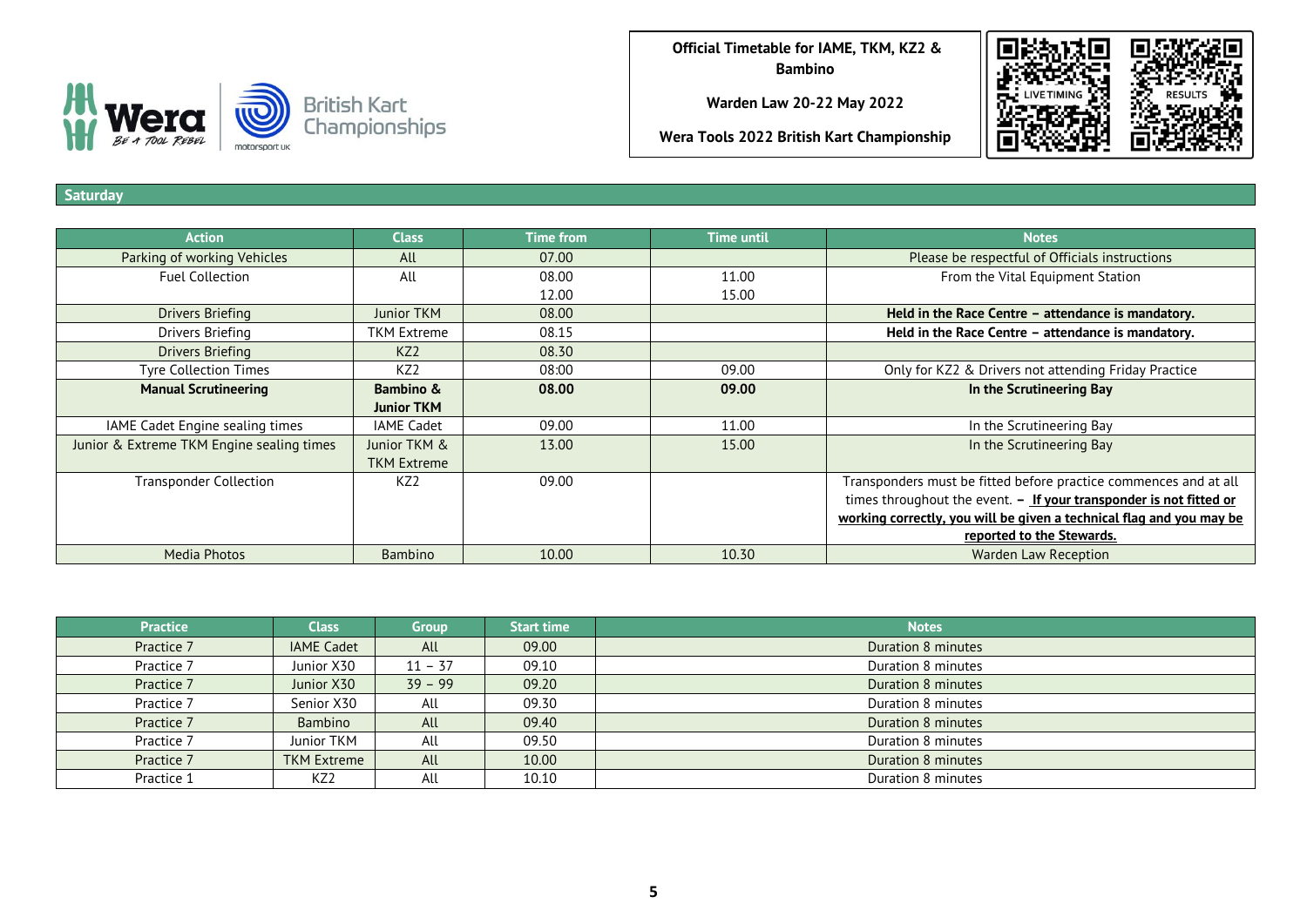

**Warden Law 20-22 May 2022**



| <b>Practice</b>            | <b>Class</b>       | <b>Group</b> | <b>Start Time</b> | <b>Notes</b>                                     |
|----------------------------|--------------------|--------------|-------------------|--------------------------------------------------|
| TQ Simulation (Practice 8) | <b>IAME Cadet</b>  | All          | 10.20             | Duration 6 minutes - Timed Qualifying Simulation |
| TQ Simulation (Practice 8) | Junior X30         | TO Group 1   | 10.30             | Duration 6 minutes - Timed Qualifying Simulation |
| TQ Simulation (Practice 8) | Junior X30         | TO Group 2   | 10.40             | Duration 6 minutes - Timed Qualifying Simulation |
| TQ Simulation (Practice 8) | Senior X30         | All          | 10.50             | Duration 6 minutes - Timed Qualifying Simulation |
| Practice 8                 | Bambino            | All          | 11.00             | Duration 8 minutes                               |
| Practice 8                 | Junior TKM         | All          | 11.10             | Duration 8 minutes                               |
| Practice 8                 | <b>TKM Extreme</b> | All          | 11.20             | Duration 8 minutes                               |
| Practice 2                 | KZ <sub>2</sub>    | All          | 11.30             | Duration 8 minutes                               |

| <b>Practice &amp; Timed Qualifying</b> | <b>Class</b>       | <b>Group</b> | <b>Gate Open</b> | <b>Gate Close</b> | <b>Start Time</b> | <b>Notes</b>                                                          |  |  |  |
|----------------------------------------|--------------------|--------------|------------------|-------------------|-------------------|-----------------------------------------------------------------------|--|--|--|
| Timed Qualifying                       | <b>IAME Cadet</b>  | All          | 11.30            | 11.38             | 11.40             | Duration 6 minutes - TQ Format as per Championship Regulation 3.8.8.1 |  |  |  |
| Timed Qualifying                       | Junior X30         | Group 1      | 11.40            | 11.48             | 11.50             | Duration 6 minutes - TQ Format as per Championship Regulation 3.8.8.1 |  |  |  |
| <b>Timed Qualifying</b>                | Junior X30         | Group 2      | 11.50            | 11.58             | 12.00             | Duration 6 minutes - TQ Format as per Championship Regulation 3.8.8.1 |  |  |  |
| Timed Qualifying                       | Senior X30         | All          | 12.00            | 12.08             | 12.10             | Duration 6 minutes - TQ Format as per Championship Regulation 3.8.8.1 |  |  |  |
| Timed Qualifying                       | Bambino            | All          | 12.10            | 12.18             | 12.20             | Duration 5 minutes                                                    |  |  |  |
| Practice 9                             | Junior TKM         | All          |                  |                   | 12.30             | Duration 8 minutes                                                    |  |  |  |
| Practice 9                             | <b>TKM Extreme</b> | All          |                  |                   | 12.40             | Duration 8 minutes                                                    |  |  |  |
| Practice 3                             | KZ2                | All          |                  |                   | 12.50             | Duration 8 minutes                                                    |  |  |  |
| Break 13.00 - 13.30                    |                    |              |                  |                   |                   |                                                                       |  |  |  |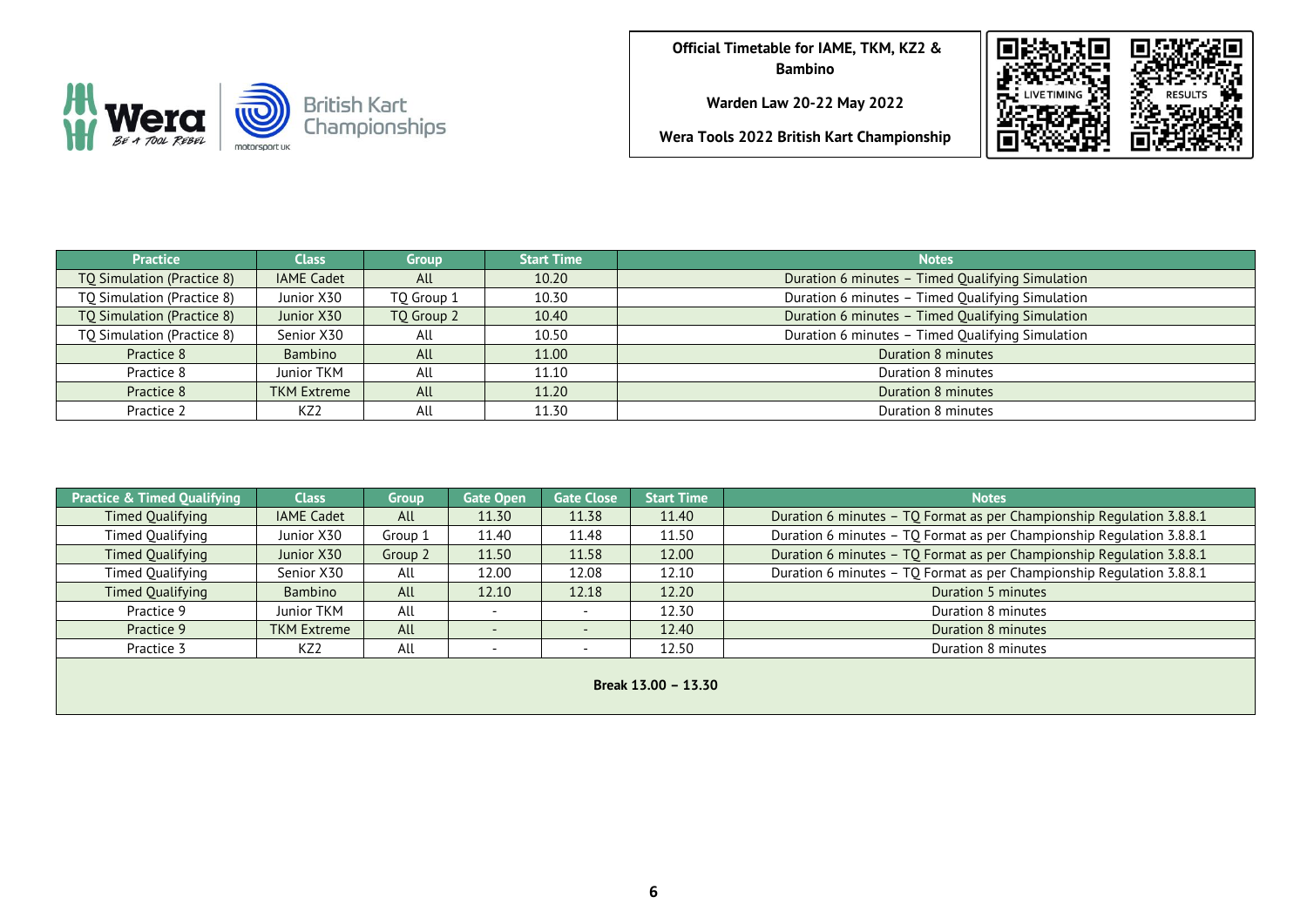

**Warden Law 20-22 May 2022**





| <b>Practice/Timed Qualifying/</b><br><b>Heats</b> | <b>Class</b>       | <b>Group</b> | <b>Gate Open</b>         | <b>Gate Close</b> | <b>Start</b> | <b>Notes</b>                |
|---------------------------------------------------|--------------------|--------------|--------------------------|-------------------|--------------|-----------------------------|
| Race 1 - Heat 1                                   | <b>IAME Cadet</b>  | All          | 13.20                    | 13.28             | 13.30        | Duration 10 minutes + 1 lap |
| Race 2 - Heat 1                                   | Junior X30         | BvC          | 13.40                    | 13.48             | 13.50        | Duration 10 minutes + 1 lap |
| Race 3 - Heat 1                                   | Senior X30         | All          | 14.00                    | 14.08             | 14.10        | Duration 10 minutes + 1 lap |
| Practice 10                                       | Junior TKM         | All          | $\overline{\phantom{a}}$ | $\sim$            | 14.30        | Duration 8 minutes          |
| Practice 10                                       | <b>TKM Extreme</b> | All          | $\overline{\phantom{a}}$ | $\sim$            | 14.40        | Duration 8 minutes          |
| Practice 4                                        | KZ2                | All          | $\overline{\phantom{0}}$ |                   | 14.50        | Duration 8 minutes          |
| Race $4$ – Heat 1                                 | Bambino            | All          | 14.50                    | 14.58             | 15.00        | Duration 10 minutes + 1 lap |
| Race $5 -$ Heat 2                                 | <b>IAME Cadet</b>  | All          | 15.10                    | 15.18             | 15.20        | Duration 10 minutes + 1 lap |
| Race $6$ – Heat 2                                 | Junior X30         | AvC          | 15.30                    | 15.38             | 15.40        | Duration 10 minutes + 1 lap |
| Race 7 - Heat 2                                   | Senior X30         | All          | 15.50                    | 15.58             | 16.00        | Duration 10 minutes + 1 lap |
| Timed Qualifying                                  | Junior TKM         | All          | 16.10                    | 16.18             | 16.20        | Duration 5 minutes          |
| Timed Qualifying                                  | <b>TKM Extreme</b> | All          | 16.20                    | 16.28             | 16.30        | Duration 5 minutes          |
| Timed Qualifying                                  | KZ <sub>2</sub>    | All          | 16.30                    | 16.38             | 16.40        | Duration 5 minutes          |
| Race 8 - Heat 3                                   | Junior X30         | A v B        | 16.40                    | 16.48             | 16.50        | Duration 10 minutes + 1 lap |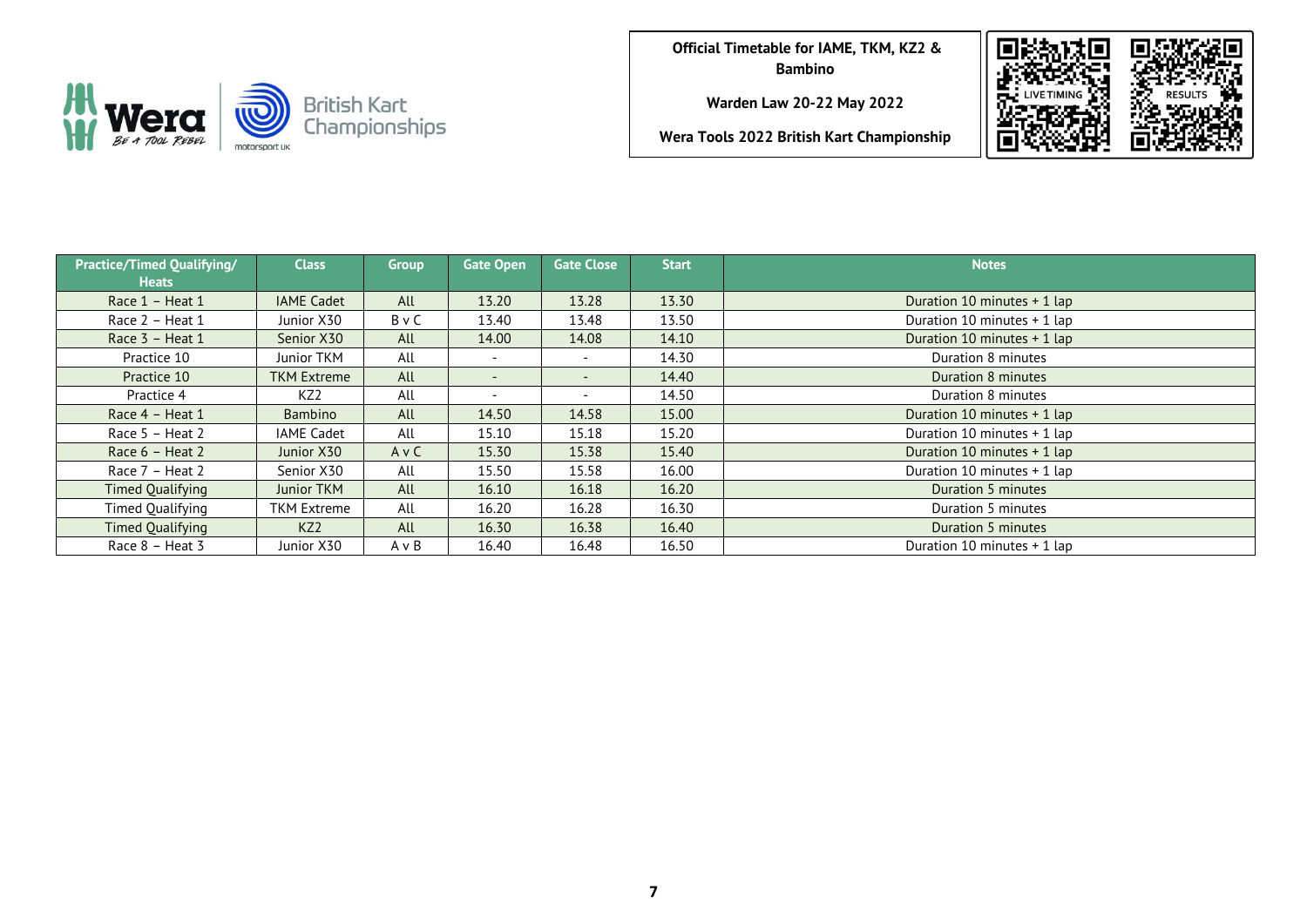

**Warden Law 20-22 May 2022**

**Wera Tools 2022 British Kart Championship**



## **Sunday**

| <b>Warm Up</b> | <b>Class</b>      | Group     | <b>Gate Open</b> | <b>Start Time</b> | <b>Notes</b>       |
|----------------|-------------------|-----------|------------------|-------------------|--------------------|
| Warm Up        | Junior X30        | $11 - 37$ | 08.55            | 09.00             | Duration 5 minutes |
| Warm Up        | Junior X30        | $39 - 99$ | 09.03            | 09.08             | Duration 5 minutes |
| Warm Up        | Junior TKM        | All       | 09.11            | 09.16             | Duration 5 minutes |
| Warm Up        | TKM Extreme       | All       | 09.19            | 09.24             | Duration 5 minutes |
| Warm Up        | KZ <sub>2</sub>   | All       | 09.27            | 09.32             | Duration 5 minutes |
| Warm Up        | Bambino           | All       | 09.35            | 09.40             | Duration 5 minutes |
| Warm Up        | <b>IAME Cadet</b> | All       | 09.43            | 09.48             | Duration 5 minutes |
| Warm Up        | Senior X30        | All       | 09.51            | 09.56             | Duration 5 minutes |

| Heats/Repechage/Prefinals | <b>Class</b>       | <b>Group</b> | <b>Gate Open</b> | <b>Gate Close</b> | <b>Start Time</b> | <b>Notes</b>                  |  |  |  |
|---------------------------|--------------------|--------------|------------------|-------------------|-------------------|-------------------------------|--|--|--|
| Race 9                    | Junior X30         | Repechage    | 10.00            | 10.08             | 10.10             | Duration 10 minutes + 1 lap   |  |  |  |
| Race 10 - Heat 1          | Junior TKM         | All          | 10.20            | 10.28             | 10.30             | Duration 10 minutes + 1 lap   |  |  |  |
| Race $11$ – Heat $1$      | <b>TKM Extreme</b> | All          | 10.40            | 10.48             | 10.50             | Duration 10 minutes + 1 lap   |  |  |  |
| Race 12 - Heat 1          | KZ2                | All          | 11.00            | 11.08             | 11.10             | Duration 10 minutes + 1 lap   |  |  |  |
| Race $13$ – Heat 2        | Bambino            | All          | 11.20            | 11.28             | 11.30             | Duration 10 minutes + 1 lap   |  |  |  |
| Race 14                   | <b>IAME Cadet</b>  | Prefinal     | 11.40            | 11.48             | 11.50             | Duration 12 minutes + 1 lap   |  |  |  |
| Race 15                   | Senior X30         | Prefinal     | 12.05            | 12.13             | 12.15             | Duration 12 minutes $+$ 1 lap |  |  |  |
| Race 16                   | Junior X30         | Prefinal     | 12.30            | 12.38             | 12.40             | Duration 12 minutes + 1 lap   |  |  |  |
| Break 13.05 - 13.30       |                    |              |                  |                   |                   |                               |  |  |  |
| Race 17 - Heat 2          | Junior TKM         | All          | 13.20            | 13.28             | 13.30             | Duration 10 minutes $+$ 1 lap |  |  |  |
| Race $18$ – Heat 2        | <b>TKM Extreme</b> | All          | 13.40            | 13.48             | 13.50             | Duration 10 minutes + 1 lap   |  |  |  |
| Race $19$ – Heat 2        | KZ2                | All          | 14.00            | 14.08             | 14.10             | Duration 10 minutes + 1 lap   |  |  |  |